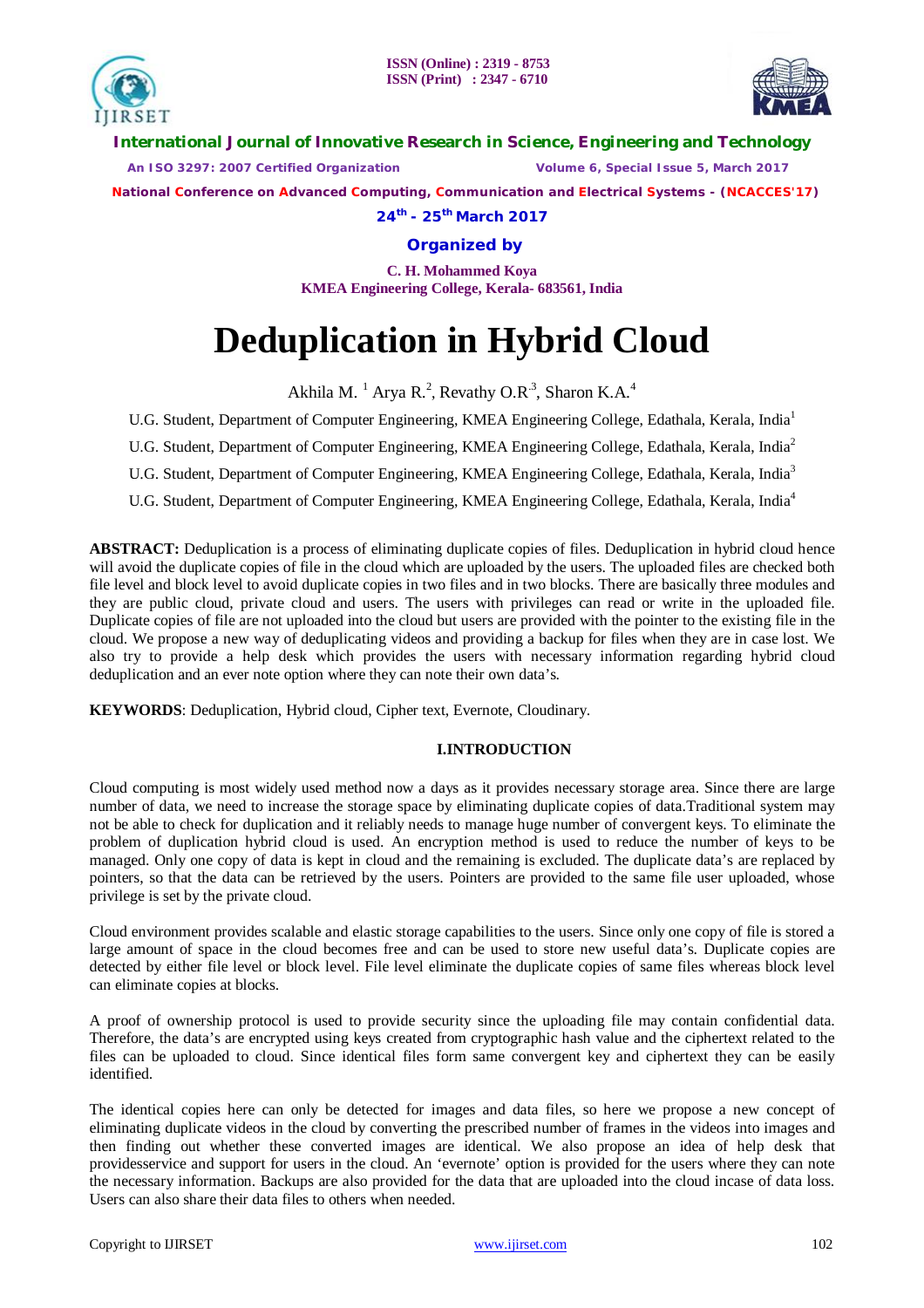# **II.RELATED WORKS**

- 1. A redup:Here deduplication is done in image virtual machine image storage. A fragmentation technique is used here but it will degrade the read performance of the system. In fragmentation some block of files refer to another identical blocks. In this case file access will not be sequential. A revdedup method is proposed which deletes similarities in the virtual machine and removes any duplicates in the write path. The duplicate copies in old backup method can be removed by a method of hole punching and the segment compaction help[s to compact then segment to avoid duplicate copies reclaim the continuous space in the cloud storage. The revdedup is implemented on the client side and hence multiple user can make change in the server virtual machine's images.[2]
- 2. Message Locked Encryption Scheme: A message locked encryption scheme called as MLE provide a way of encrypting message using a key which is derived from the message. The encryption and decryption is done using the key formed from the message. These scheme doesn't rely on permanent secret keys but changes their secret key depending on the message. A key generation algorithm is used that generates a key from message. Message locked encryption provides secure deduplication. The ciphertexts are formed from the key generated from the message. These ciphertext can be tagged using tagging algorithm and can be used to avoid duplications in the cloud. The message can be decrypted from ciphertext using the key. Letting the tag equal to the ciphertext can make deduplication secure and can help in restricting the attacks.[3]
- 3. Leakage: Cloud services are the most widely used services nowadays. Security and storage must be provided for the clouds to make it more efficient way of storage. The deduplication of data can be done at the client side of cloud storage and is one of the efficient techniques. But this can lead to leakage of data at the client side itself hence a proof of ownership protocol can be used to make sure that a particular file is owned a particular valid user. To make it some more secure an encryption method can be used for the data. The encryption is done depending on the hash value but the direct combination of proof of ownership protocol and convergent encryption is not possible so a hash-as-a-proof method is proposed, here the hash gives the index of the file among huge number of files in the cloud. It is also treated as a proof for the ownership of file.[4]
- 4. Venti: Venti is an archival server that provides a write once archival repository such that it may be distributed among a number of client machines and applications. The write once policy is implemented in order to prevent accidental or malicious destruction of data. The storage technology used is the magnetic disc. In venti system, a unique hash table is used to store the blocks' contents. Thus it acts as an identifier for read and write operations. These unique hash is 'fingerprint', is used to address blocks. Such that, a block cannot be modified without changing its address; the behaviour is intrinsically write-once. In addition to the block level network storage system, duplicate copies of blocks are coalesced to reduce the storage consumption.[5]
- 5. The main problem in cloud computing is deduplication. Data Deduplication is a technique that is mainly used for reducing the redundant data in the storage system which will unnecessarily use more bandwidth and network. So here some common technique is being defined which finds the hash for the particular file and with that the process of deduplication can be simplified, David Geer. [6]

### **III.DEDUPLICATION**

Data deduplication is an important technique used for eliminating duplicate copies of data and has been widely used in cloud storage to increase storage space. To protect the confidentiality of data whilesupporting deduplication, the convergent encryption technique has been proposed to encrypt the data. To better protect data security,this paper makes an attempt to formally address the problem of authorised data deduplication. Different from traditional deduplication system, the differential privileges of users are further considered in duplicate check besides the data itself. The analysis demonstrated that our scheme is secure in terms of the definitions specified in the proposed model. As a proof of concept, we implement a prototype of our proposed authorised duplicate checkscheme. we show that our proposed authorised duplicate checkscheme incurs minimal overhead.

## **IV.CLOUDINARY**

Use cloudinary's image service instead managing your images in-house, it reduces IT costs. With cloudinary, all your images are automatically uploaded, normalized, optimized and backed-up in the cloud. We can securely upload images and files directly from our server. Cloud Store as many images as needed and can be dynamically managed to fit any graphics design. Apply effects, resizing, cropping, face detection, watermarks and tons of image processing capabilities.

On-the-fly real-time videomanipulation and web optimizationUpload all your video clips to thecloud. With a tweak of a URL,Cloudinary will transcode yourvideos for web view across allbrowsers and mobile devices.Scale, crop and further manipulateyour videos on-the-fly according toyour graphic design. Your videoswill be optimized and streamed viaa fast CDN.

Cloud backup, also known as onlinebackup, is a strategy for backing up datathat involves sending a copy of the dataover a proprietary or public network to anoff-site server. The server is usuallyhosted by a third-party service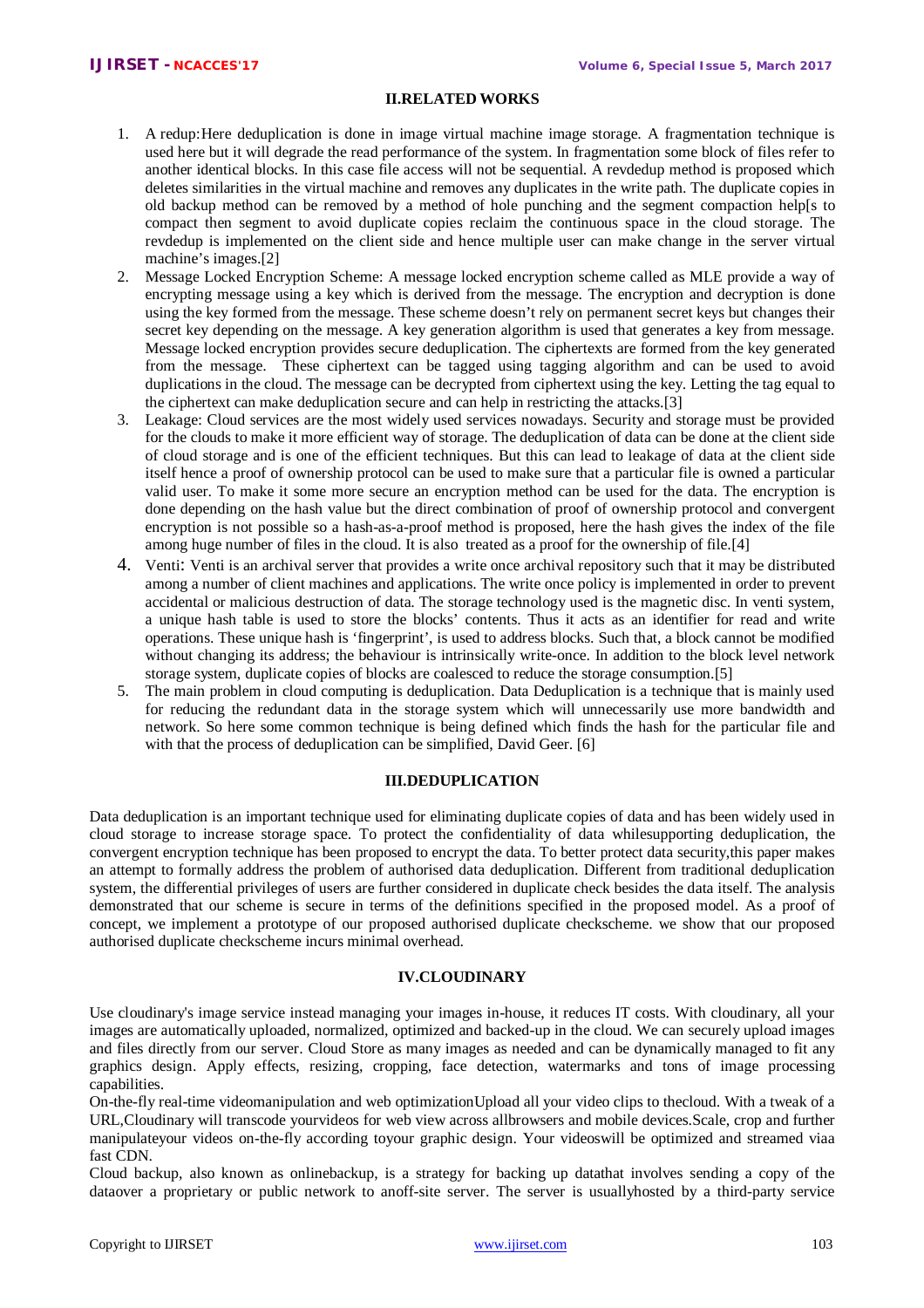provider,who charges the backup customer a feebased on capacity, bandwidth or numberof users. In the enterprise, the off-siteserver might be owned by the company,but the chargeback method would besimilar.

We can also protect & restore cloud servers files with cloud backup. Cloud backup safeguards your business by helping to protect the important files your website or application needs and quickly get back to normal operations by rapidly restoring files after a system failure or file loss. Block-level compression anddeduplication reduce storage costs byup to 20x compared to uncompressedbackups. After your first backup, additional backups are incremental tolower your total costs. Easily create, schedule, and managefile-level backups through our ControlPanel or API. Because it's integratedwith Cloud Servers on our high-capacitynetwork, protecting files and restoringbackups takes just minutes. Enterprise-grade encryption helps ensure data is securedwith a passphrase known only to you.After creating the key, data isencrypted before it leaves the server,and remains encrypted while stored.

Cloud backup solutions enable enterprises orindividuals to store their data and computer fileson the Internet using a storage service provider,rather than storing the data locally on a physicaldisk, such as a hard drive or tape backup.Cloud backup providers enable customers toremotely access the provider's services using asecure client log in application to back up filesfrom the customer's computers or data centerto the online storage server using an encryptedconnection.

Implementing cloud data backup can helpbolster an organization's data protectionstrategy without increasing the workloadon information technology staff.Online backup systems are typically builtaround a client software application thatruns on a schedule determined by thepurchased level of service. If thecustomer has contracted for dailybackups, for instance, the applicationcollects, compresses, encrypts andtransfers data to the service provider'sservers every 24 hours. To reduce theamount of bandwidth consumed and thetime it takes to transfer files, the serviceprovider might only provide incrementalbackups after the initial full backup.Cloud backups often include the softwareand hardware necessary to protect anorganization's data, including applicationsfor Exchange and SQL Server.Most subscriptions run on a monthly oryearly basis. While initially used mainlyby consumers and home offices, onlinebackup is now used by small andmedium-sized businesses (SMBs) andlarger enterprises to back up some formsof data. For larger companies, cloud databackup may serve as a supplementaryform of backup.

Easy to UseSchedule, manage, andrestore your files usingCloud ControlPanel or API. Quicklyrestore backups to theoriginating Cloud Server(or any Cloud Serverrunning the backupagent), and choosespecific files and foldersto back up.Flexibility is another benefit of the cloudbecause no additional hardware isneeded.Third-party cloud backup has gainedpopularity with SMBs and home usersbecause of its convenience. Thetechnology has an initial upfront cost andthen lower monthly or yearly paymentplans that appeal to many smalleroperations. Capital expenditures foradditional hardware are not required andbackups can be run dark . However, thecost of keeping data in the cloud foryears adds up. In addition, costs rise asthe amount of data to be backed up tothe cloud increases.Pricing models vary by vendor, but it'simportant to be on the lookout for hiddencosts. While most products for backingup to the cloud are sold using a price-per-gigabyte-per-month payment model,providers can also use a sliding scalemodel, set usage minimums and addtransaction costs .

# **V.HOW TO RESTORE A CLOUD BACKUP**

To update or restore cloud backup, customers need to use the service provider's specificclient application or a Web browser interface.Files and data can be automatically saved tothe cloud backup service on a regular,scheduled basis, or the information can beautomatically backed up anytime changes aremade (also known as a "cloud sync").Enterprise-Grade Cloud BackupFor enterprises, enterprise-grade cloud backupsolutions are available that typically addessential features such as archiving anddisaster recovery. Archiving features help tosatisfy an enterprise's legal requirements fordata retention, and as part of a company'sdisaster recovery plan, the remote, off-sitestorage provided by cloud backup helps ensurethe data remains safe should the enterprise'slocal data be jeopardized by a disaster such asa fire, flood, hacker attack or employee theft.